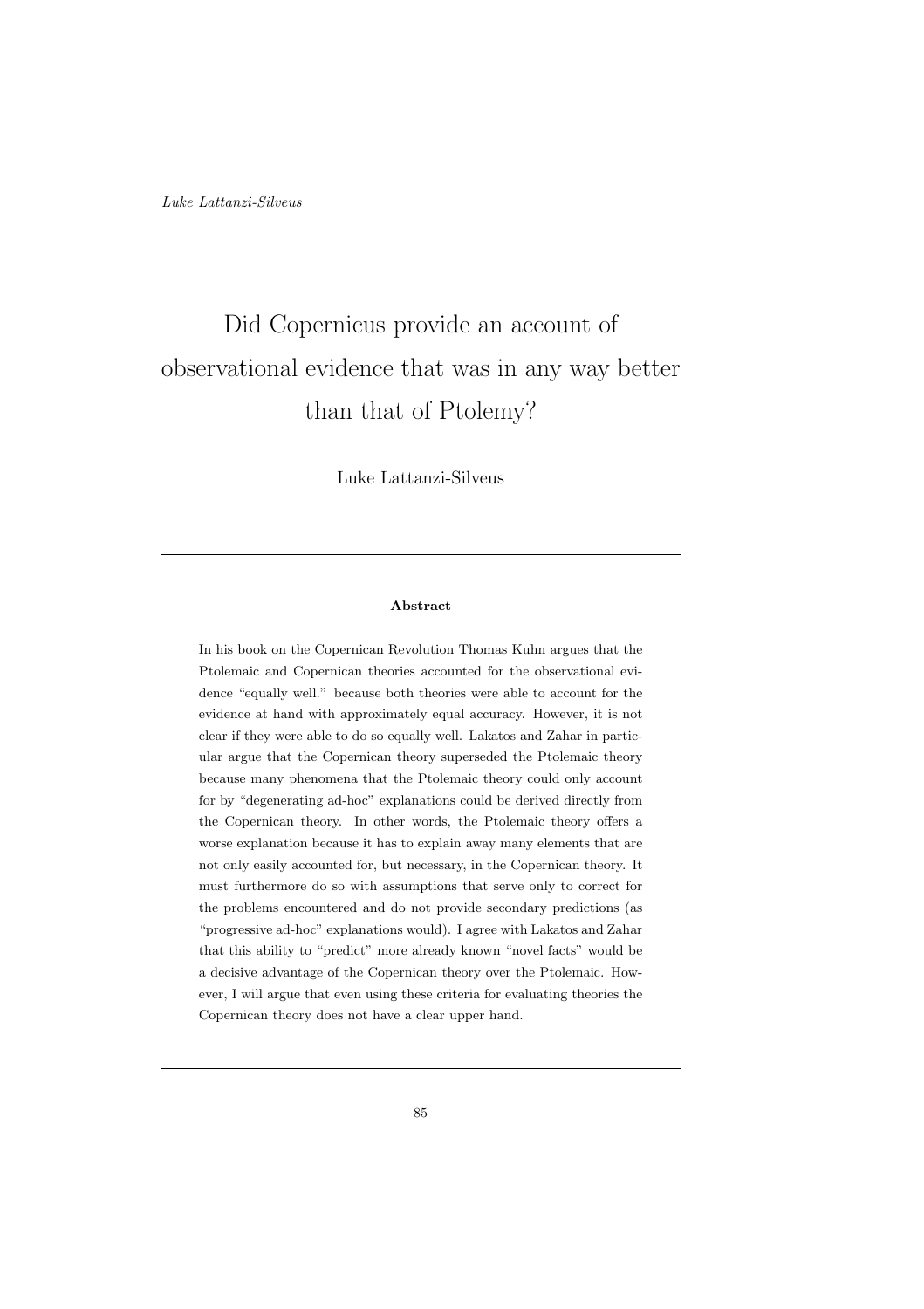# Introduction

The Copernican rejection of a geocentric universe is often understood to be one of the pivotal moments of the scientific revolution. The episode is usually depicted as the gradual triumph of a superior the Copernican theory over the antiquated the Ptolemaic theory in spite of resistance due largely to religious or other conservatism. But how clear was this superiority? Thomas Kuhn has argued convincingly that the Copernican theory cannot account for observed phenomena any more accurately than can the Ptolemaic. In response, Lakatos and Zahar argue that the Copernican theory nonetheless supersedes the Ptolemaic theory because many already known observations that were explained only by ad-hoc moves in the Ptolemaic theory follow directly from the Copernican theory.<sup>1</sup> In other words, what flowed naturally from the Copernican theory was accounted for in the Ptolemaic theory only by arbitrary moves made after the discovery of phenomena that conflicted with Ptolemaic predictions. In the following essay, I will use this criterion for comparing theories to evaluate whether or not the Copernican theory can be shown to be a clear step forward. If the Copernican theory can be understood to give a clearly "better" account in this way, then there would be a scientific reason for accepting the Copernican theory at its inception. If not, then we may be required to accept that the Copernican theory was held to be superior to that of Ptolemy, at least initially, for non-scientific reasons.<sup>2</sup>

Let us begin by examining the advantages of the Copernican theory.<sup>3</sup> The most famous advantage of the Copernican theory is that it provided a straightforward explanation of planetary stations and retrogressions that follows directly from theory without the need of add-hoc explanations. In order to accommodate the observed fact that planets appear to periodically reverse direction for a brief period, the Ptolemaic theory had to resort to the use of epicycles, the

<sup>&</sup>lt;sup>1</sup> Lakatos, Imre, and Elie Zahar. "Why did Copernicus' research program supersede Ptolemy's?". The Mehodology of Scientific Research Programmes. Cambridge University Press (1978), 376

<sup>2</sup> Such as Kuhn's notion that the Copernican system was initially accepted only by those who had an ear for the "new neatness" and greater "geometric harmony" of theory, Kuhn, Thomas S. The Copernican revolution: Planetary astronomy in the development of western thought. Vol. 16. Harvard University Press, 1957. 172.

<sup>3</sup> See Lakatos and Zahar, Why did Copernicus' research, 377 for their list of these advantages.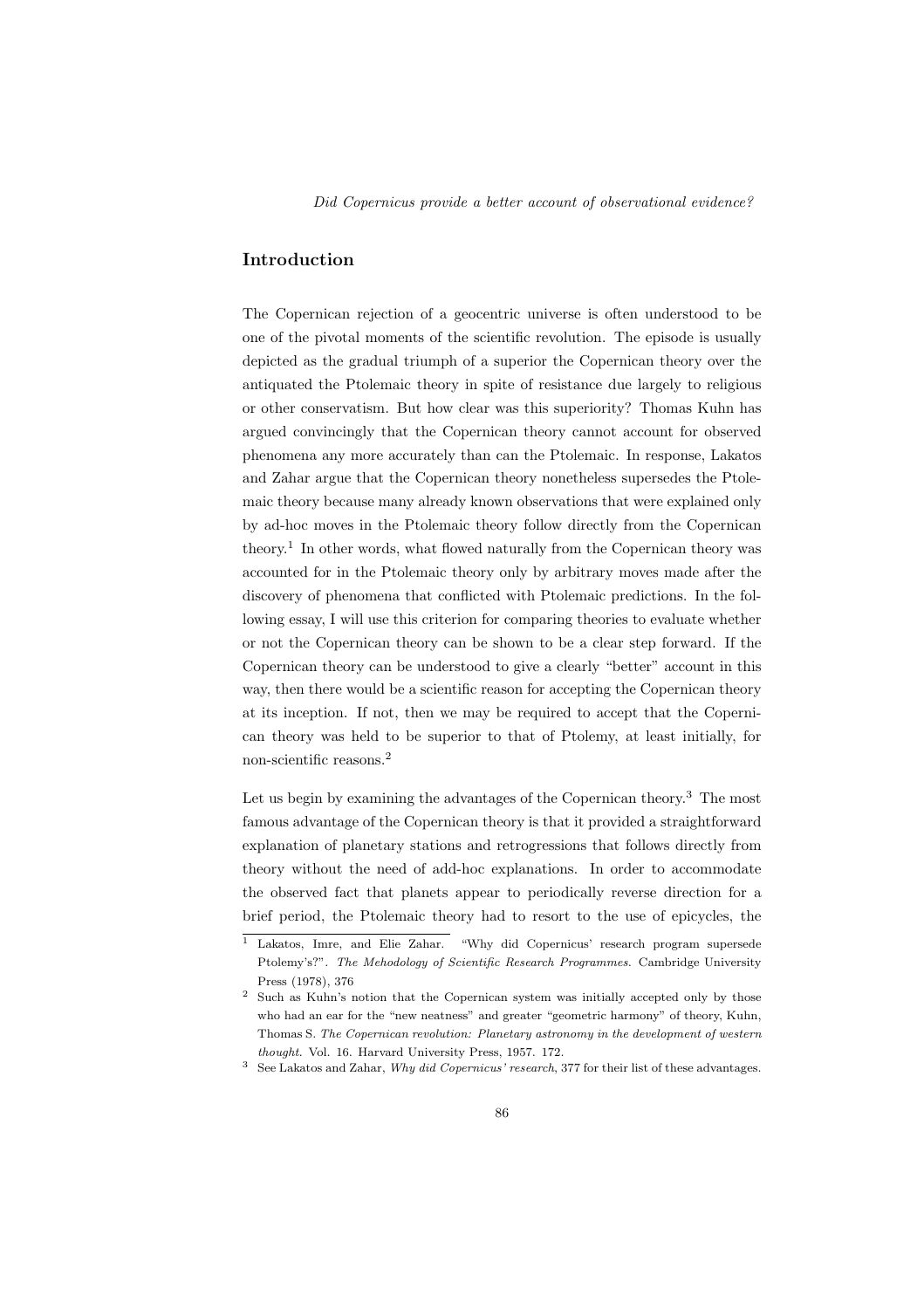notion that planets exhibit a second circular motion on top of their supposed orbit around the Earth. Even here, however, the Copernican theory was not as clearly superior as might be imagined. While the epicyclic movement was an adhoc move of Ptolemaic astronomy, it was a progressive ad-hoc in that it yielded the correct further prediction that planets would appear at their brightest while retrogressing. Progressive ad-hoc moves are made all of the time in science and often yield new and interesting predictions and discoveries. the Ptolemaic theory ran into difficulty however because, in order to explain the motion of the planets more precisely, it was forced to add more and more epicycles while never satisfactorily describing the motion of the planets.

Nonetheless, the Copernican model does seem to have a clear advantage on planetary motion. Since the Earth orbits the Sun in the model, apparent retrogressions follow whenever an inferior planet<sup>4</sup> overtakes the Earth or whenever the Earth overtakes a superior planet. While in actual accounts of planetary motion Copernicus had to resort to approximately as many epicycles as Ptolemy and was just about as successful in predicting their locations, Copernicus does not need them to explain the fact that planets retrogress at all. Were it not the case that planets retrogressed the Copernican theory, would have to create ad-hoc explanations as to why this would be the case or abandon theory altogether. Not only do planets retrogress, but according to the Copernican theory they must.<sup>5</sup> Stations and retrogressions are therefore what Lakatos and Zahar call "novel facts" and the ability to provide such facts was an advantage of Copernican astronomy over Ptolemaic. While neither theory could give a simple or accurate description of planetary motion, and while the Ptolemaic theory's ad-hoc move was an acceptable "progressive ad-hoc" move, the motion of the planets followed directly from the very core theories of the Copernican theory.

Another point in Copernicus' favour was the bounded elongation of Mercury and Venus. Mercury and Venus are said to exhibit bounded elongation because astronomical observations show them never to be far from the Sun. In the Earth-

 $\overline{4}$  An inferior planet is a planet located closer to the Sun than the Earth. A superior planet is one that is further away.

<sup>5</sup> For essentially the same reasons, the Copernican theory also predicts that planetary periods should, from the Earth, appear variable.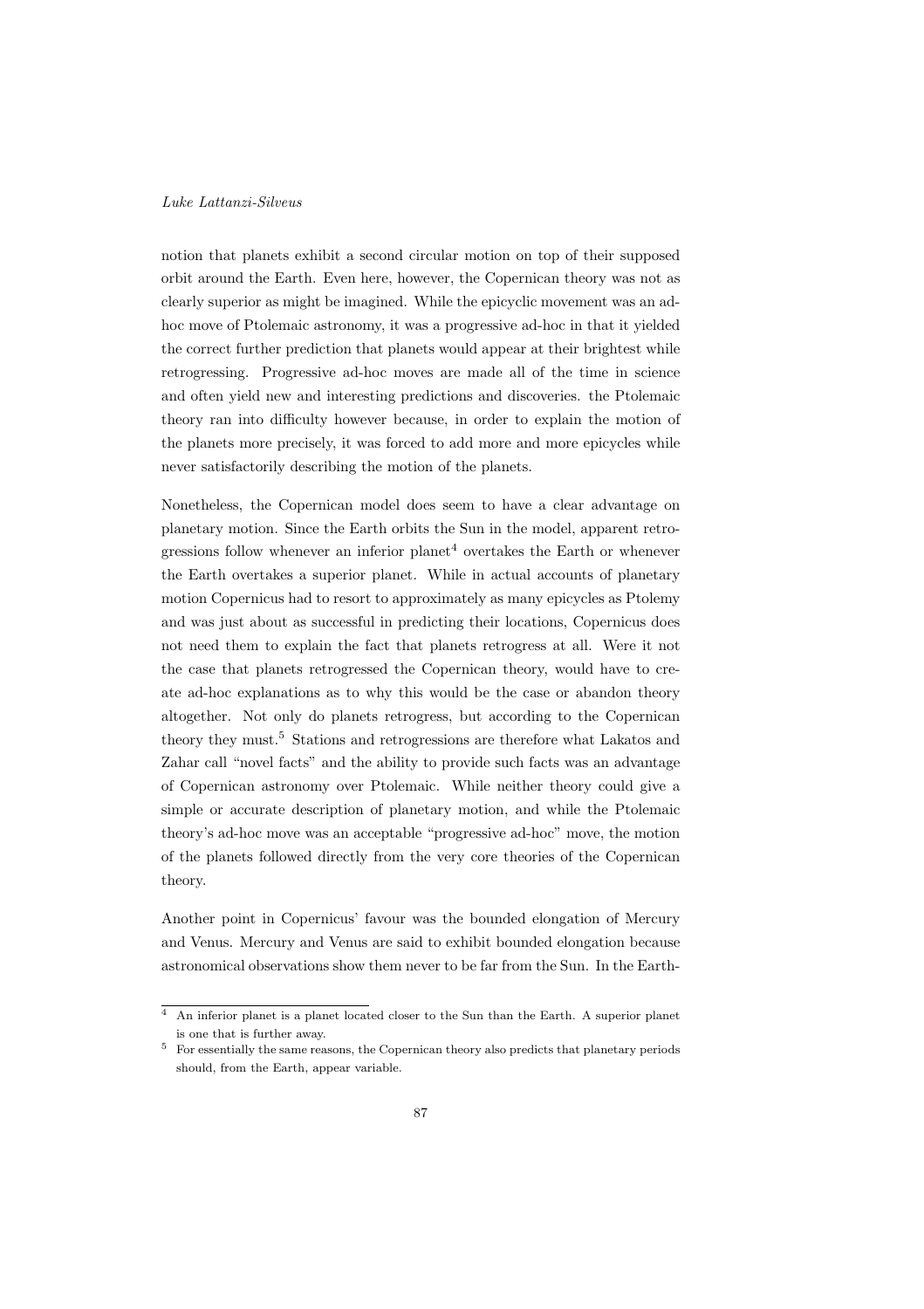centered Ptolemaic system this could only be explained by assuming that the center of Mercury and Venus' epicycles were in constant alignment with the Sun. On top of appearing to be a very arbitrary way to achieve bounded elongation, this explanation gives Venus, Mercury and the Sun the same average orbital period which makes it difficult for the Ptolemaic theory to make any claims about their order (as they did for other planets based on their orbital period). It was common for Ptolemaic astronomers to speculate on their relative position with rather little to go on.<sup>6</sup>

Bounded Elongation follows much more naturally however from the Copernican theory. Once the retrogression periods of Mercury and Venus are fed into the Copernican model, it follows that they are inferior planets and that they will therefore never appear to stray far from the Sun. This was another "novel fact" that the Copernican theory was able to quite convincingly account for.

Finally, Lakatos and Zahar note that Copernicus' theory offers some very precise predictions about the orbit of the planets, their orbital periods, their distance from the Sun, the existence of the phases of Venus, etc. The fact that it was able to make such predictions does make it a (theoretically) progressive theory in their conception. This was a strong point in favour of the Copernican theory. But it is worth noting that the Ptolemaic theory also makes predictions about things such as the size of the universe and the distance between the planets (which some astronomers proceeded to try and calculate with a decent amount of precision<sup>7</sup>). Lakatos and Zahar note that the Copernican calculations of the distances of the planets, for instance, follow directly from theory, whereas the Ptolemaic calculations require an extra assumption about the relationship between a planet's orbital period and its distance.<sup>8</sup> It may also be noted that the Copernican calculations were more precise. These are both valid points, but they only show that the Copernican theory made a better prediction than the Ptolemaic theory. the Ptolemaic theory, however, was able to make a precise prediction about the size of the universe (incorrectly as it turns out), something the Copernican theory was unable to do. Both theories, therefore, made predictions that were preferable to those of their opponents in different areas. Each

<sup>6</sup> Kuhn, The Copernican revolution, 173.

<sup>7</sup> Ibid., 81-82.

<sup>8</sup> Lakatos and Zahar, Why did Copernicus' research, 378-379.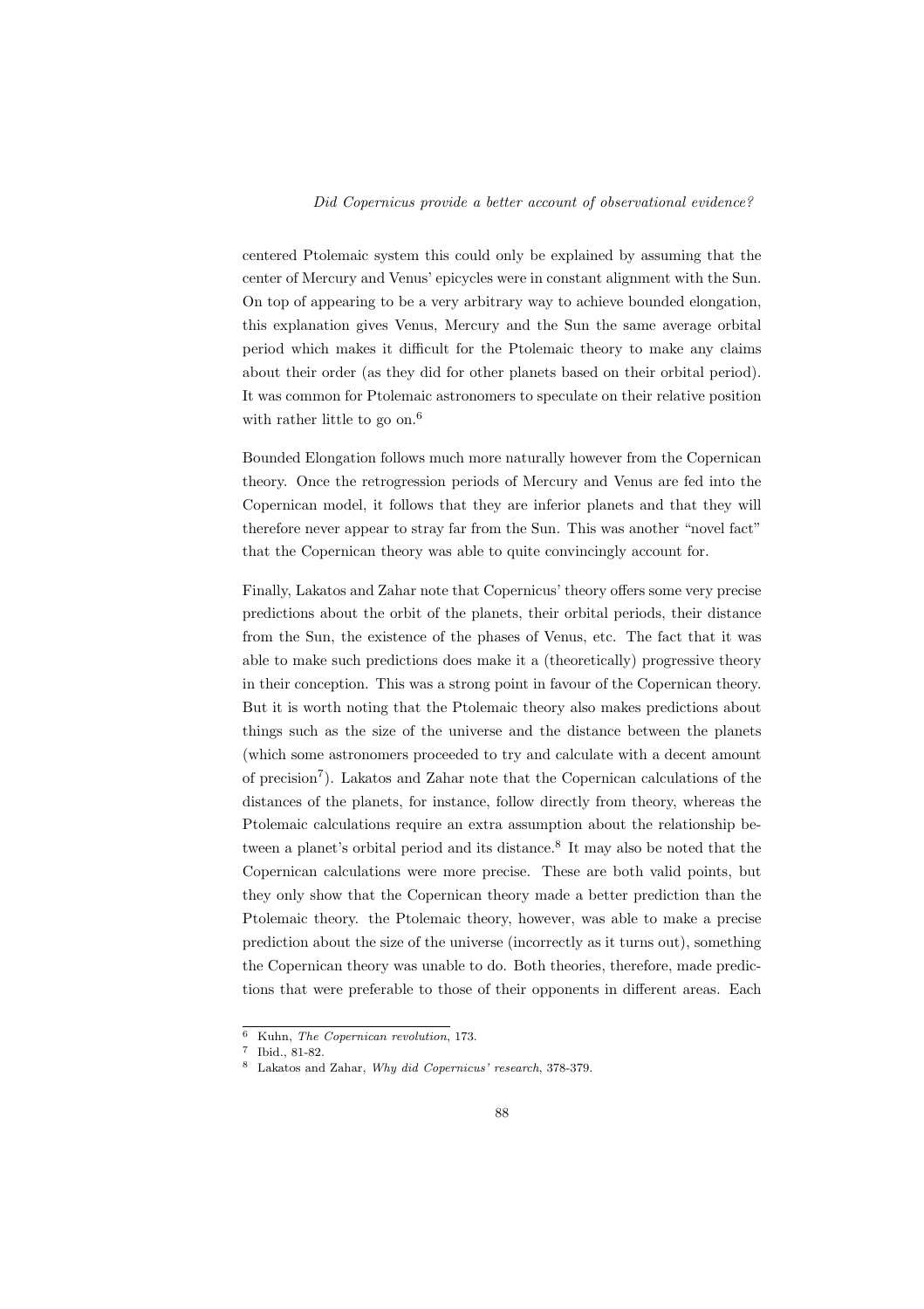could claim that the other's calculations were unjustified given the information available. The superiority of the Copernican predictions, therefore, could only really begin to be shown once some of them became empirically confirmed by Galileo's observations in 1616.

The movements of planets make a strong case for the Copernican theory. However, Copernicus must also make use of some ad-hoc explanations that seem difficult to justify. If it can be shown that the facts which Copernicus had to explain away with ad-hoc accounts could be explained directly from the Ptolemaic theory, then it would seem to be the case that even by Lakatos and Zahar's standard the Copernican theory was not a clearly better account of empirical data until some of the predictions it made are shown to be correct.

Let us begin with the most forgivable of Copernican ad-hoc moves: The distance to the stellar sphere. Both the Ptolemaic and Copernican theories believed that the stars were fixed points on a stellar sphere. In the Ptolemaic theory, this sphere was in motion while the Earth was fixed. In the Copernican theory, the sphere was fixed and its apparent motion was due to the movement of the earth. The difficulty with this is that the Earth not only rotates around itself but is also in motion around the Sun. The first of these motions is clearly reflected in the motion of the stars, but the second should also have caused the stars to move in a circular motion throughout the year. This did not appear to be the case in Copernicus' time. So Copernicus postulated that the stellar sphere was so far away that this motion was too small to notice. This ad-hoc move is not too problematic since it was predictive. It predicted that the stars are far away enough to render this movement negligible and that if we were to develop the technology to observe them more closely (as we did), then we would observe this circular motion. However, it is still the case that this was an ad-hoc assumption and one which attempts to account for observations which in the Ptolemaic theory follow directly from the assumptions. In this case, the reducibility of the movement of the stars to the single movement of the stellar sphere made the observed movement of the stars follow directly from the Ptolemaic theory.<sup>9</sup>

 $\overline{9}$  Technically, the Ptolemaic theory would also require small circular movements because the observer is not at the center of the Earth but on its surface. However, since no one believed that the stellar sphere was close enough to be affected by this small difference the Ptolemaic theory still predicts this lack of movement in a way that has to be accounted for by an ad-hoc assumption in the Copernican theory.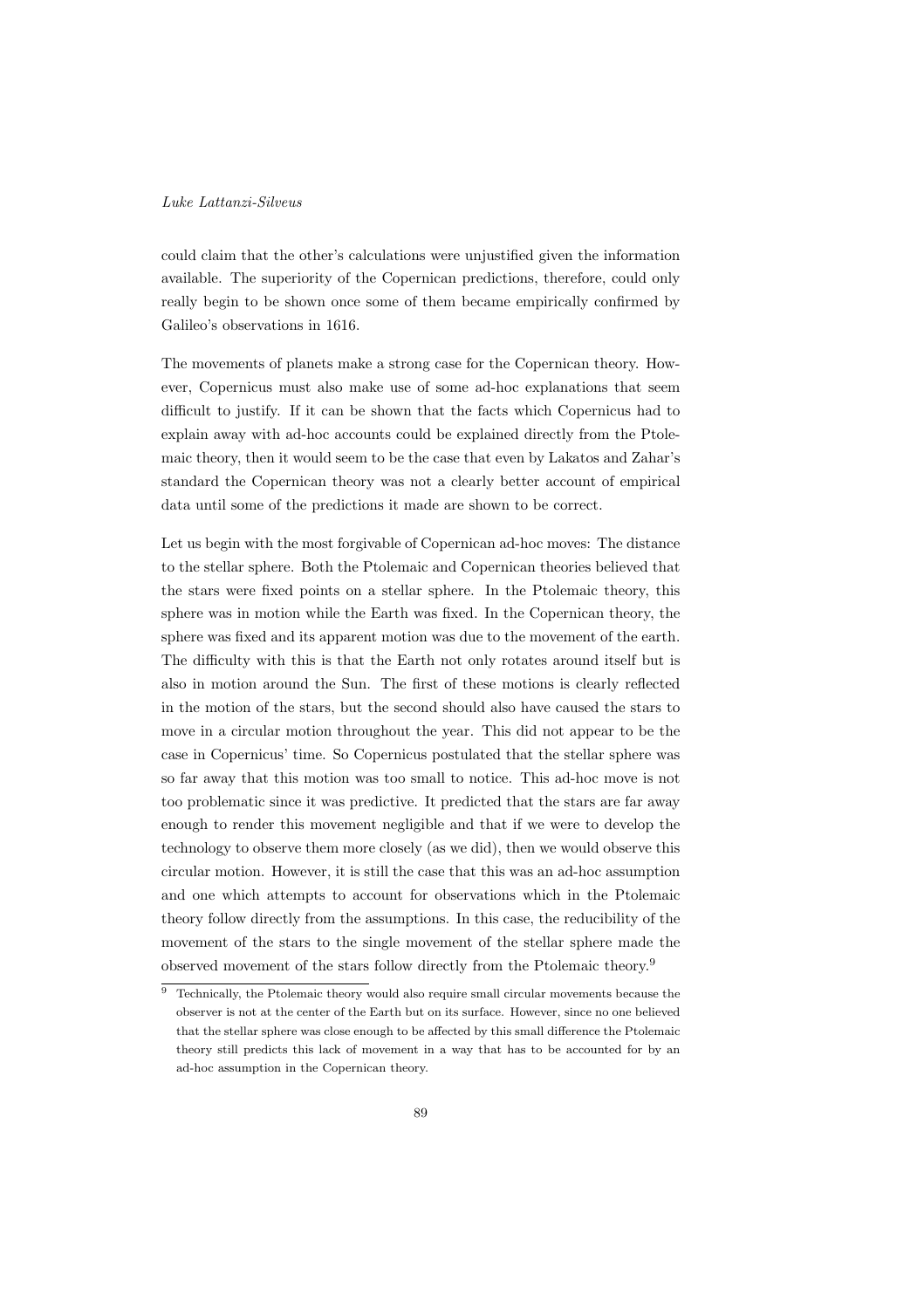A worse ad-hoc move by Copernicus, one that does not entail any other predictions and so was not (theoretically) progressive, is Copernicus' stipulation of the third motion of the Earth. The third motion was introduced to resolve a difficulty for the Copernican theory due to its belief that the earth revolves around the Sun on a solid etherial sphere. This model alone would predict that the Earth would revolve around the Sun as in figure 1. However, in order to accord with celestial observation, it would have to revolve around the Sun as in figure 2. In order to enable this to happen Copernicus postulated that the Earth performs an additional rotation that allows it to conform with observation. This extra motion was a clear degenerative ad-hoc assumption because it only existed to allow theory to conform to observation and did not clearly predict anything else. the Ptolemaic theory had no such problem, and so required no such ad hoc assumption.



(a) Movement of Earth on a solid sphere (b) Actual movement of Earth

And finally, the fact that the Moon, unlike the planets, does not possess retrogressions is something that Copernicus had to explain by an ad-hoc move rarely mentioned: having the Moon revolve around the Earth instead of around the Sun. Just as the presence of retrogressions presented a problem for Ptolemy, the lack thereof posed a problem for Copernicus. There does not appear to be a clear reason why in a model in which everything revolves around the Sun there should be this one, very clear, exception. At this point, it is worth remembering, there was no theory of gravity and so no reason to believe that any object should be orbiting anything other than the Sun. The Moon's movement was however quite well accounted for by the basic assumptions of the Ptolemaic theory since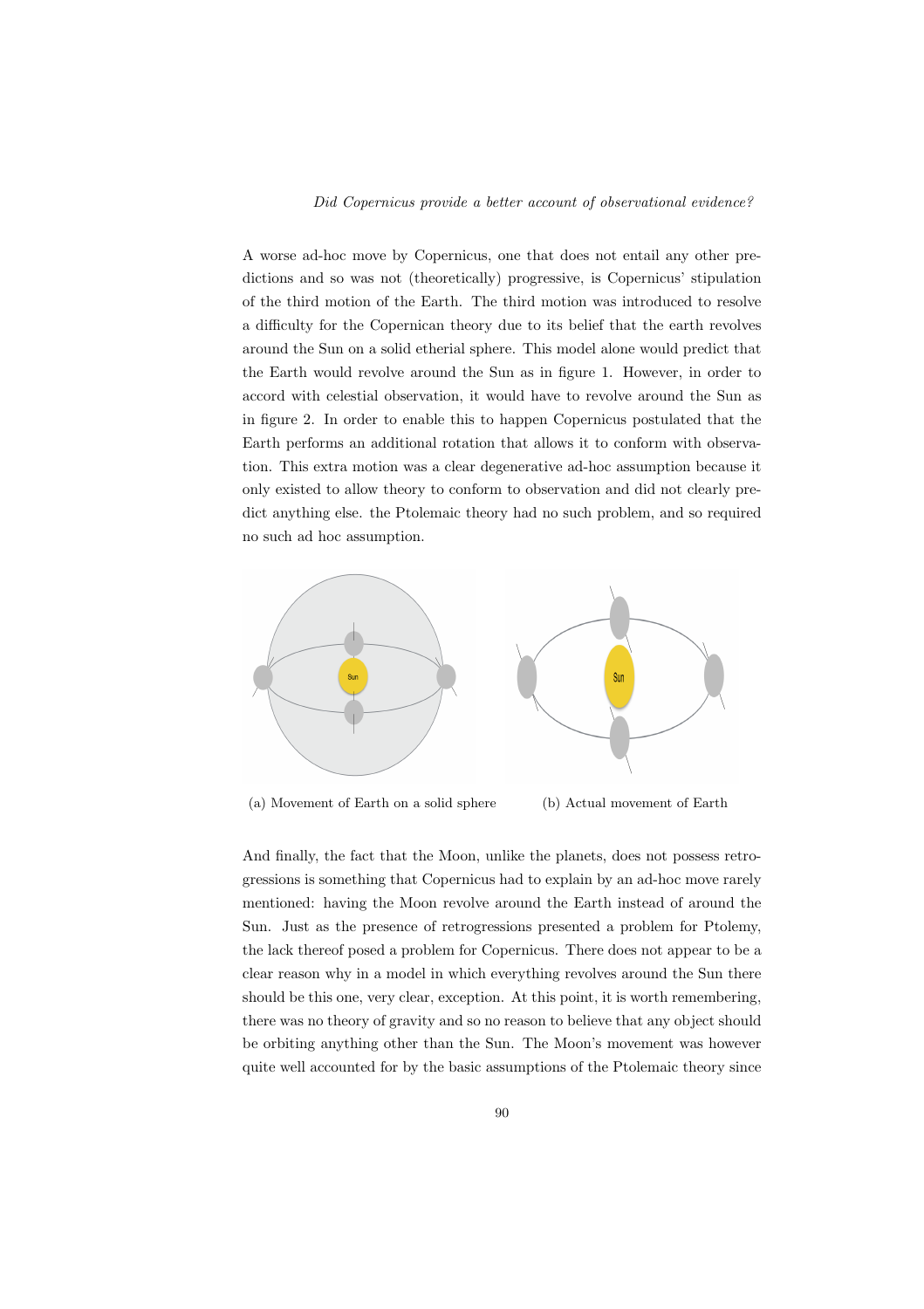# it, like everything else in the Ptolemaic model, revolves around the Earth.<sup>10</sup>

Lakatos and Zahar want to claim that the Copernican theory was from its outset, before any of its predictions were verified, in some way a better account of the evidence than the Ptolemaic theory. However, this essay shows that it is not clear that this is the case. While the Copernican theory could derive the necessity of facts that in the Ptolemaic theory were only explained through ad-hoc measures, the Ptolemaic theory could do the same for certain Copernican ad-hoc measures. the Copernican theory explained the movement of the planets very well while Ptolemy had to resort to a progressive (epicycles) and degenerative (the account of bounded elongation) ad-hoc move in order to account for their movements. The Ptolemaic theory, however, easily explained the movement of the Sun, the Moon and the Stars in ways that Copernican could only respond to with a progressive ad hoc measure (prediction of the distance of the stellar sphere) and two degenerative ones (the third motion and the orbit of the moon around the Earth). Similarly, while the Copernican theory was able to make better predictions about the planets, the Ptolemaic theory was able to make better predictions about larger things such as the size of the universe.

This paper's conclusion entails that the Copernican theory became scientifically preferable only when it became empirically progressive in  $1616$ .<sup>11</sup> The account as we have it thus far only shows the acceptance of the Copernican theory to have been "scientifically rational" only at this date meaning that its acceptance, for some portion of its history at least, was entailed by non-scientific considerations.

This may seem unsatisfactory to many who wish to show the Copernican theory to be more scientific at its inception than the Ptolemaic theory. But the above argument has the advantage of making sense of the reaction of the scientific community at the time. It explains why it was that the scientific community was so divided on the Copernican theory until Galileo made his observations decades later. And it further shows that it was quite reasonable for many astronomers to

<sup>10</sup> Lakatos and Zahar note that Copernicus makes more accurate predictions about the Moon that does Ptolemy (1978, p.374). However the method by which this is done, as they note, is through the use of epicycles instead of equants. Therefore, Copernicus' advantage here is achieved through the use of a tool that both he and Ptolemaic astronomers had access to meaning that it is not an advantage of his theory per se.

<sup>11</sup> Lakatos and Zahar, Why did Copernicus' research, 376.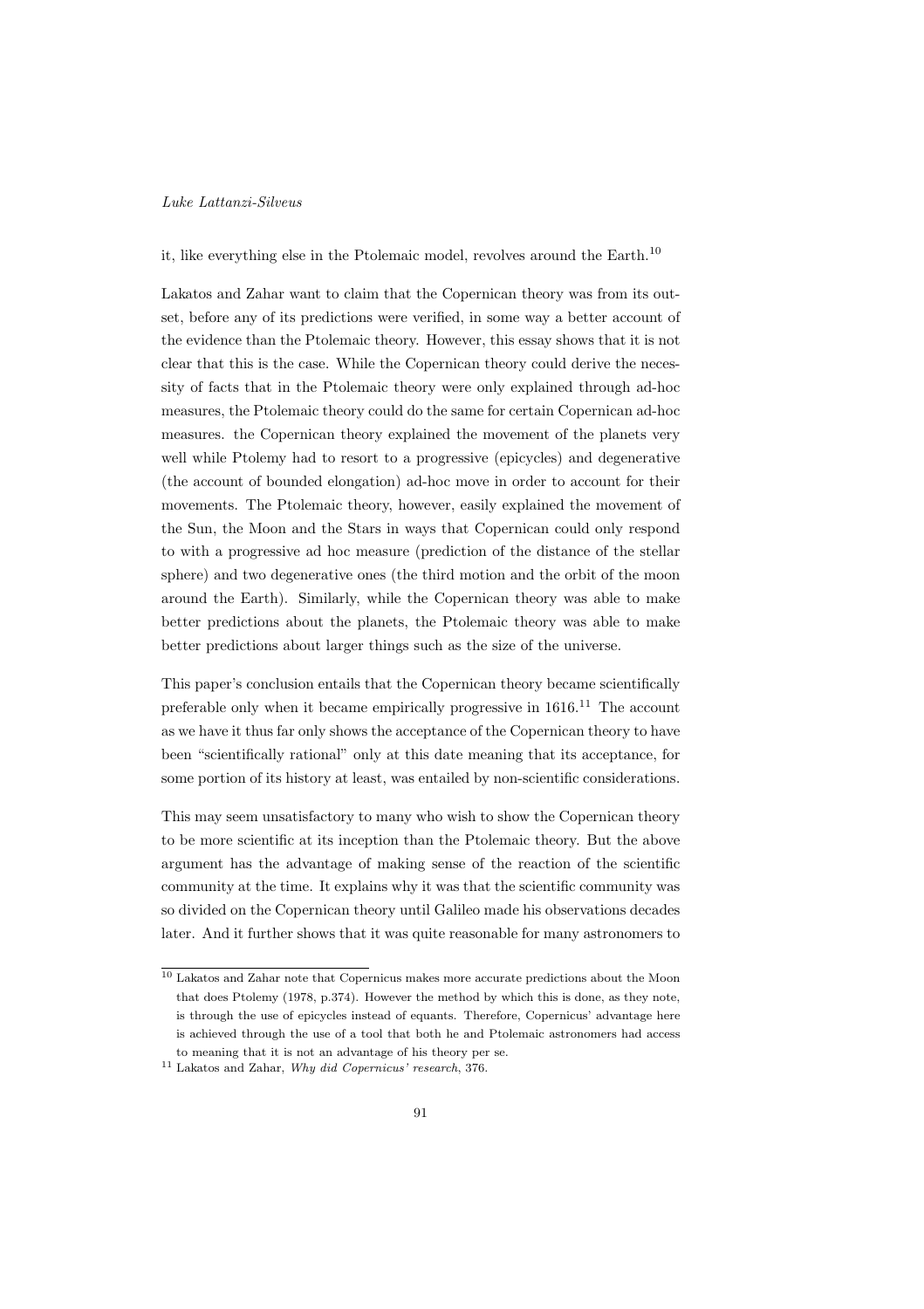accept Copernican theories only as a useful mathematical device to predict the movements of the planets, while retaining the Ptolemaic theory to describe the rest of the superlunary universe (namely the Sun, Moon and stars, the entities which the Ptolemaic theory appeared to explain better).